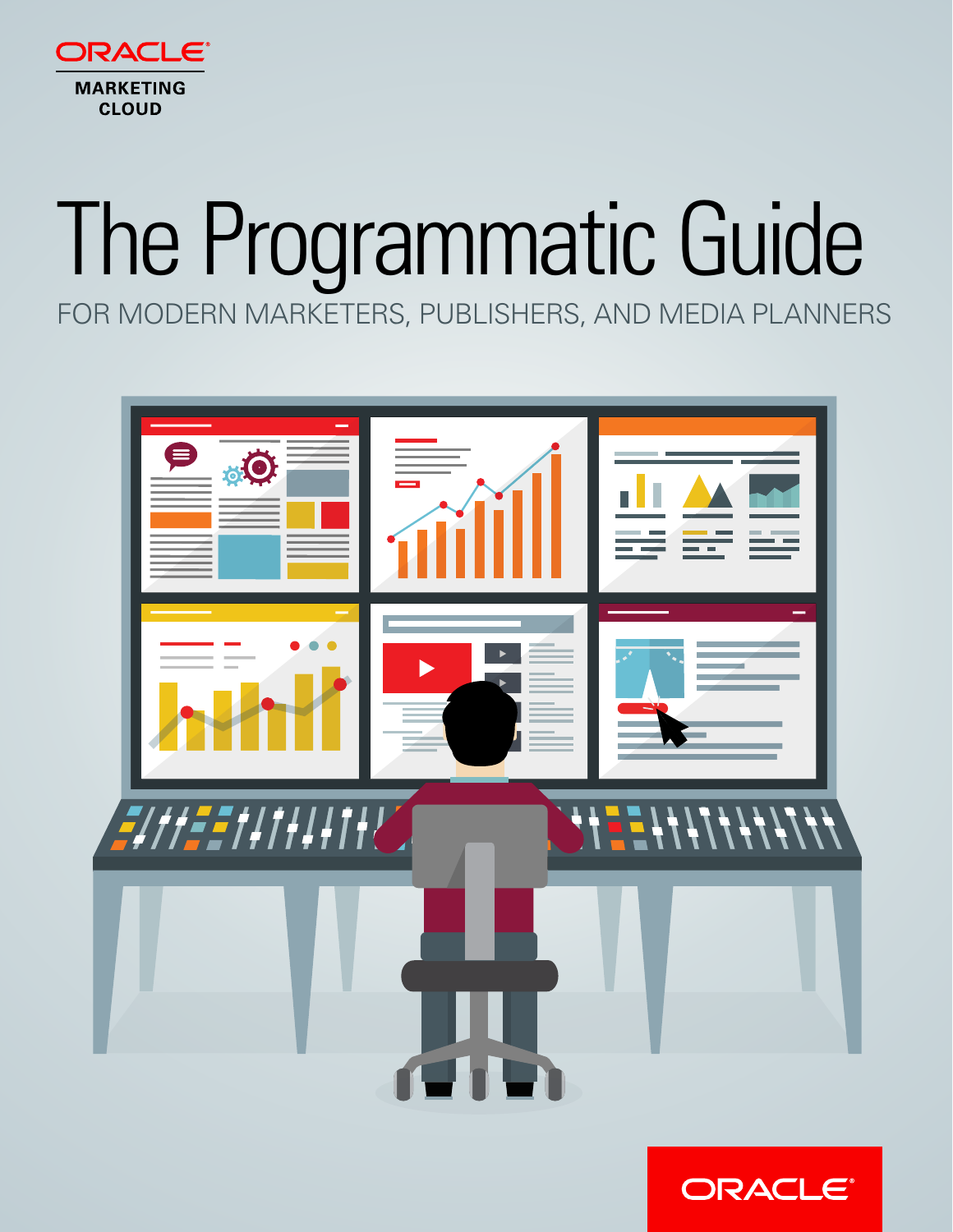

# Let's revisit the (good) old days of advertising.

It used to be that if you were an advertiser, you would simply work with your agency to define the creative strategy, see a handful of creative ideas (knowing they were pushing you their favorite all along), tell them how much you wanted to spend, and what your goals were (maybe).

The agency would then spec out a short list of identified publications (offline and online), you would discuss pros and cons of each, and then place insertion orders that met your criteria (or just felt right). You'd wait. And, while of course there was math involved and a lot of smart thinking, success was more about brand recall and brand association (net positive) and less about ROI (wasn't even a term) back in the day.

Over the course of the last decade, however, the process and accountability for marketers and advertisers has vastly shifted. Whereas marketing used to be known as an OPEX (it costs the business money) function, it has now become a key channel for monetization and revenue accountability. So, while that has become a tremendous advantage for businesses and marketers, it has also shifted marketers (and advertisers) to be technology and data driven experts, along with being brand champions and storytellers.

## **Enter the rise of programmatic advertising and data intelligence.**

In 2013, the International Data Corporation (IDC) predicted that spending on RTB (real-time bidding) display advertising—one form of programmatic buying—would accelerate at a 59% compound annual growth rate through the year 2016, making it the fastest growing segment of digital advertising.

They were right.

**It has also shifted marketers (and advertisers) to be technology and data driven experts, along with being brand champions and storytellers.**

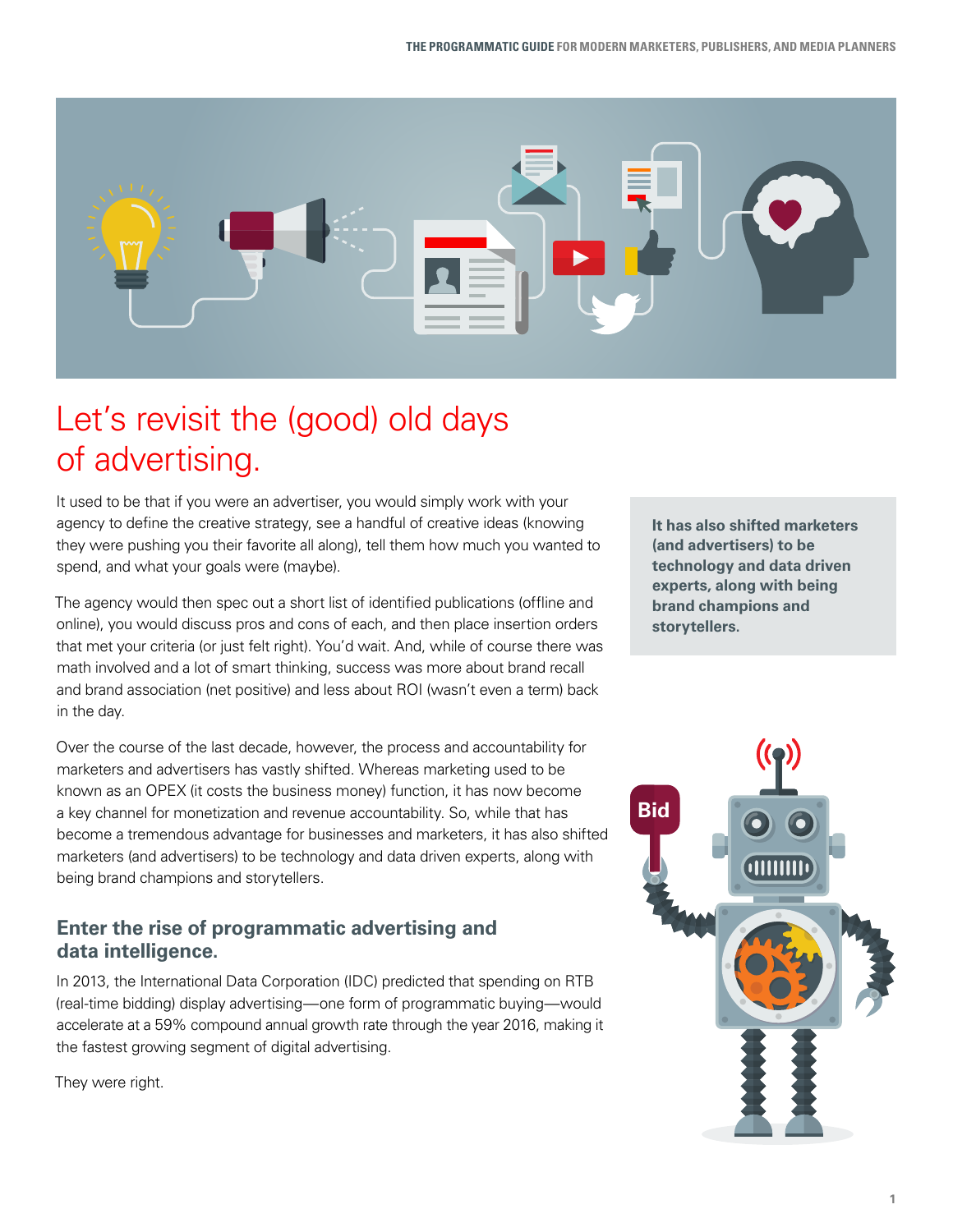Additionally, eMarketer predicts that in the US alone, programmatic ad spending will be over \$20 billion in 2016, more than double the amount seen in 2014. In the UK, programmatic ad spending is expected to increase to over \$4 billion in 2016, up from just under \$3 billion in 2015.

Moreover, according to Gartner Research, programmatic techniques and technologies are transforming the advertising marketplace, and automated media buying and selling systems are challenging agencies and capturing a significant share of the value in a majority of digital media transactions.

The reason for this shift is that not only could technology finally deliver the accountability to the marketer but also that there was vast inventory that has shifted TV spend (and radio, print) to online channels. TV and video inventory, specifically, have contributed to the exponential growth of digital media and the need for programmatic approaches to delivery and measurement associated with the business outcomes supporting these formats.

Innovative delivery and content is THE currency in advertising and only programmatic platforms can deliver the value to the advertiser to ensure the return on these immersive media formats. That movement happened quickly and brands had to still find a way to connect and with the accountability being included, could finally measure success based on more than recall or click through rate (CTR).

Programmatic advertising provides for repeatable, automated advertising that allows for exponential success and accountability, which is precisely what advertisers historically were missing and continually seek.

## **So, what is programmatic advertising?**

We define it simply as "Automated advertising buying coupled with machine learning." However, there are no shortages of definitions of the term programmatic advertising.

"Programmatic ad buying typically refers to the use of software to purchase digital advertising, as opposed to the traditional process that involves RFPs, human negotiations and manual insertion orders. It's using machines to buy ads, basically."

**—Digiday**

"Programmatic advertising helps automate the decision-making process of media buying by targeting specific audiences and demographics." **—Marketing Land**

The first definition helps explain it in very simply terms whereas the second helps explain what it does.



**ROI Q&A**

**Question:** "Why should you care?"

**Answer:** "Advertising is expensive, especially if you spend money where it is ineffective. Programmatic Advertising has closed the gap on performance and helps advertisers realize consistent return on ad investment."

**And Programmatic ad** buying typically refers to the use of software to purchase digital advertising, as opposed to the traditional process that involves RFPs, human negotiations and manual insertion orders. It's using machines to buy ads, basically.

**—Digiday**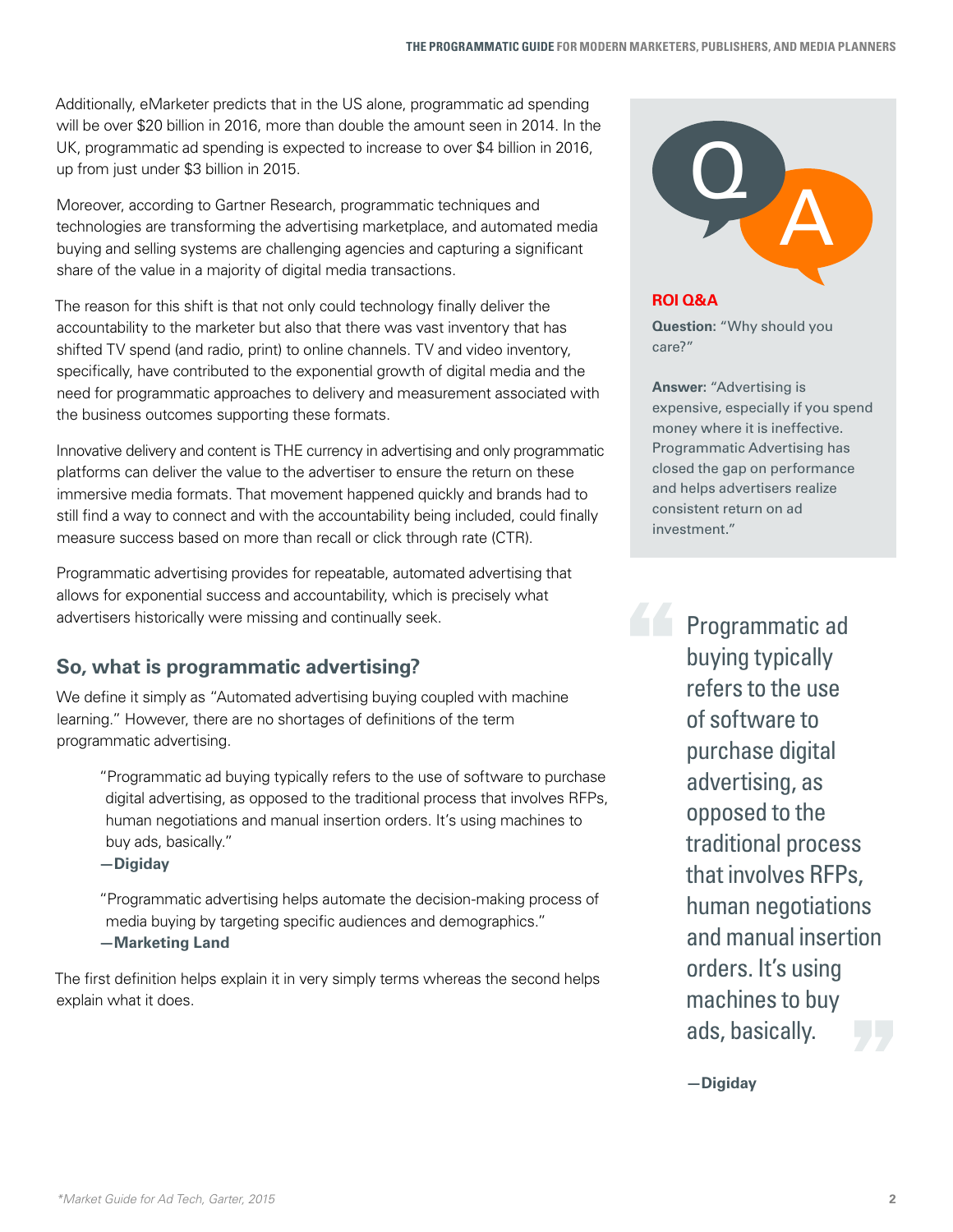In terms of the different types of programmatic advertising, according to the Interactive Advertising Bureau (IAB)—which is an industry organization geared toward ensuring standards across the advertising ecosystem—there are two types of programmatic buying (the process in which you're buying advertising):

#### **1. Programmatic Direct**

Also known as Premium Programmatic Advertising, this is an automated technology-driven method used for buying, selling, or fulfilling advertising. It provides for an Automated Guarantee Systematic automation of sales process. No insertion order (IO) or master services agreement (MSA) covered within the partnership.

#### **2. Programmatic Real Time Bidding (RTB)**

Two types of RTBs are Open Auction (audience targeting) and Private Marketplace Deals—which require a private marketplace and allow for fixed pricing and data overlays. We are beginning to see more and more of this type of programmatic advertising being used every day.

So, as the business requirement grew to connect marketing and advertising to revenue, measurement strategies became critical to success. To that end, programmatic tactics started as an accountable way for advertisers to get the best bang for their buck using media arbitrage as a way to increase ROI on lower funnel acquisition efforts.

Technically speaking, programmatic is supported by industry protocol called Open RTB (real-time bidding). This is on the buy side of advertising. Meaning, that in real time, advertisers can bid on inventory and place media based on algorithms defined to provide the best return based on goals and spend.

The protocol and standards associated are maintained also by the IAB. The IAB also provides numerous training and thought leadership opportunities for the industry.

## **Why does programmatic matter?**

The shift to programmatic tactics means a few things for marketers and the industry as a whole. In essence, it has validated and delivered against the need for datadriven, and accountable ROI-based media delivery. Additionally, it has enabled an efficient method for publishers to monetize core inventory.

That said, some advertisers have struggled with premium inventory falling outside of the standard programmatic categories and are still being required to fulfill unique and exclusive campaign needs.

Regardless, the entire programmatic category is seeing increased spending across the board due to its predictive yield and ROI for marketers and publishers alike, not to mention easy insertion processes and lower barriers to entry for most advertisers.

#### **PREFERRED YIELD**

This is the maximized revenue you want to see based on the advertising delivered. Advertisers will practice yield management as a technique to maximize the revenue generated through various ad units and insertion strategies.



#### **PREMIUM INVENTORY**

This is prime real estate, the space on a given website that the publisher has denoted as being the most optimal for ad placement and as such will charge a higher cost. One example of this could be the Above the Fold space.

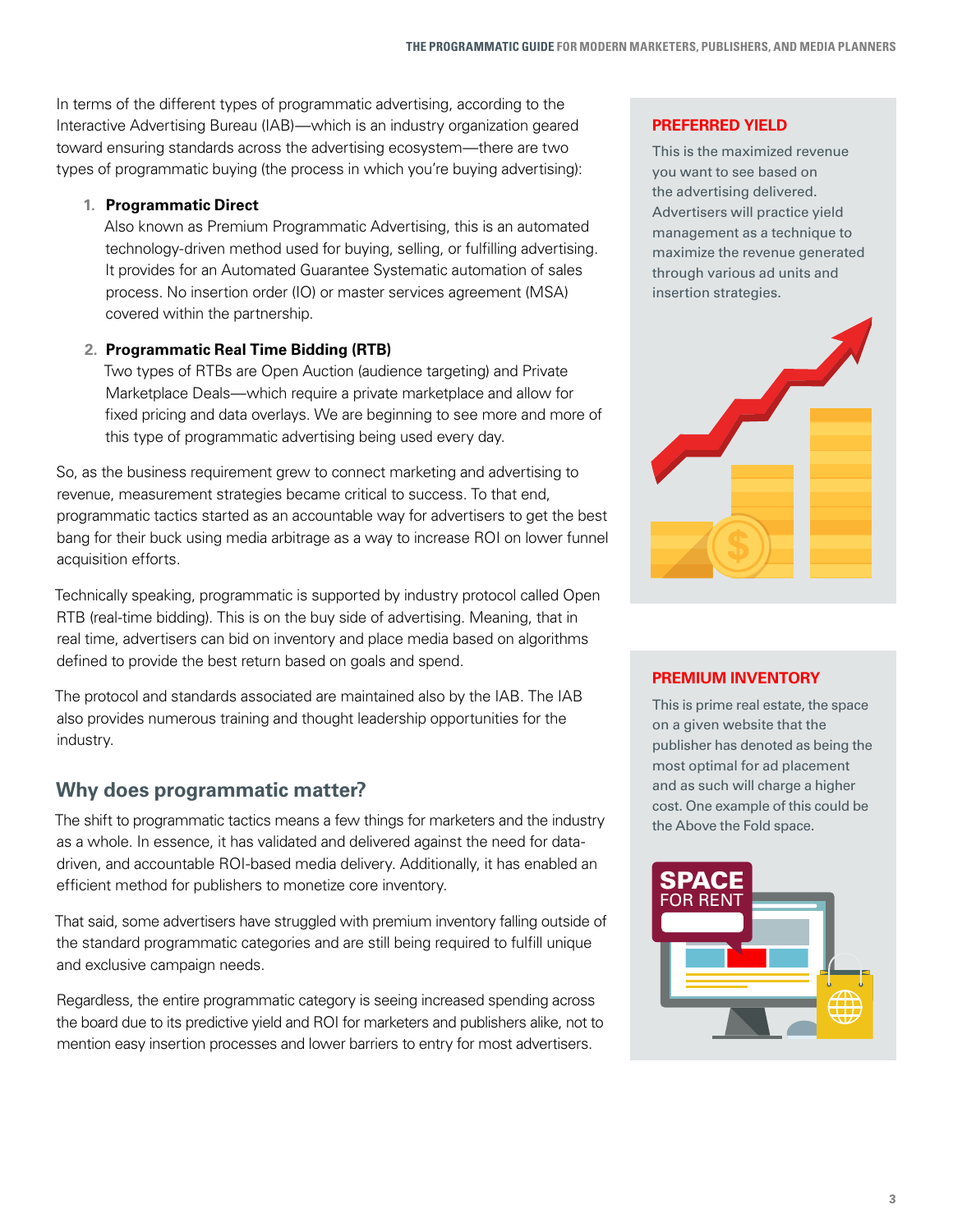

Additionally, native advertising has adopted programmatic techniques and tactics and continues to grow because advertisers are able to see returns on these unique and/or custom placements and can dynamically adjust and deliver added value to a brand based on learned characteristics. Without an automated process, these highly contextual ad units would not be able to see the return they are now and advertisers would be less willing to invest in unique content programming.

In a nutshell, programmatic advertising aligns media with brand lift metrics for real ROI and only spends money where it will be effective.

Media professionals still need to be experienced and have an understanding and idea for where it might be best to reach audiences. That said, programmatic advertising can help advertisers best optimize on the fly and bid appropriately on the right inventory when it is available so that they can best manage their return and/or value of their media spend.

That's the true value of moving to a programmatic media strategy: The ability to automate insertion strategies and get the most value from them.

## **What programmatic means for marketers and ad agencies.**

For marketers to fully embrace a programmatic advertising program, ensuring the right combination of tech and content is key. Either via agency partners or directly, the tech to help manage the volume and variations of audience segments is critical. Additionally, planning cannot be under invested or under estimated.

#### **To that end, ask the following questions:**

- **1.** What are your specific goals for acquisition, retention, and nurturing campaigns? Who will manage and how will they be measured?
- **2.** Do you have the people and systems to obtain these metrics and have the ability to refine them and iterate?

#### **KEYS TO PROGRAMMATIC ADVERTISING SUCCESS**

- Premium Content
- Creative Execution
- Technology Platform(s)
- Operational Support **Organizationally**
- Execution/Measurement
- Testing and Optimization

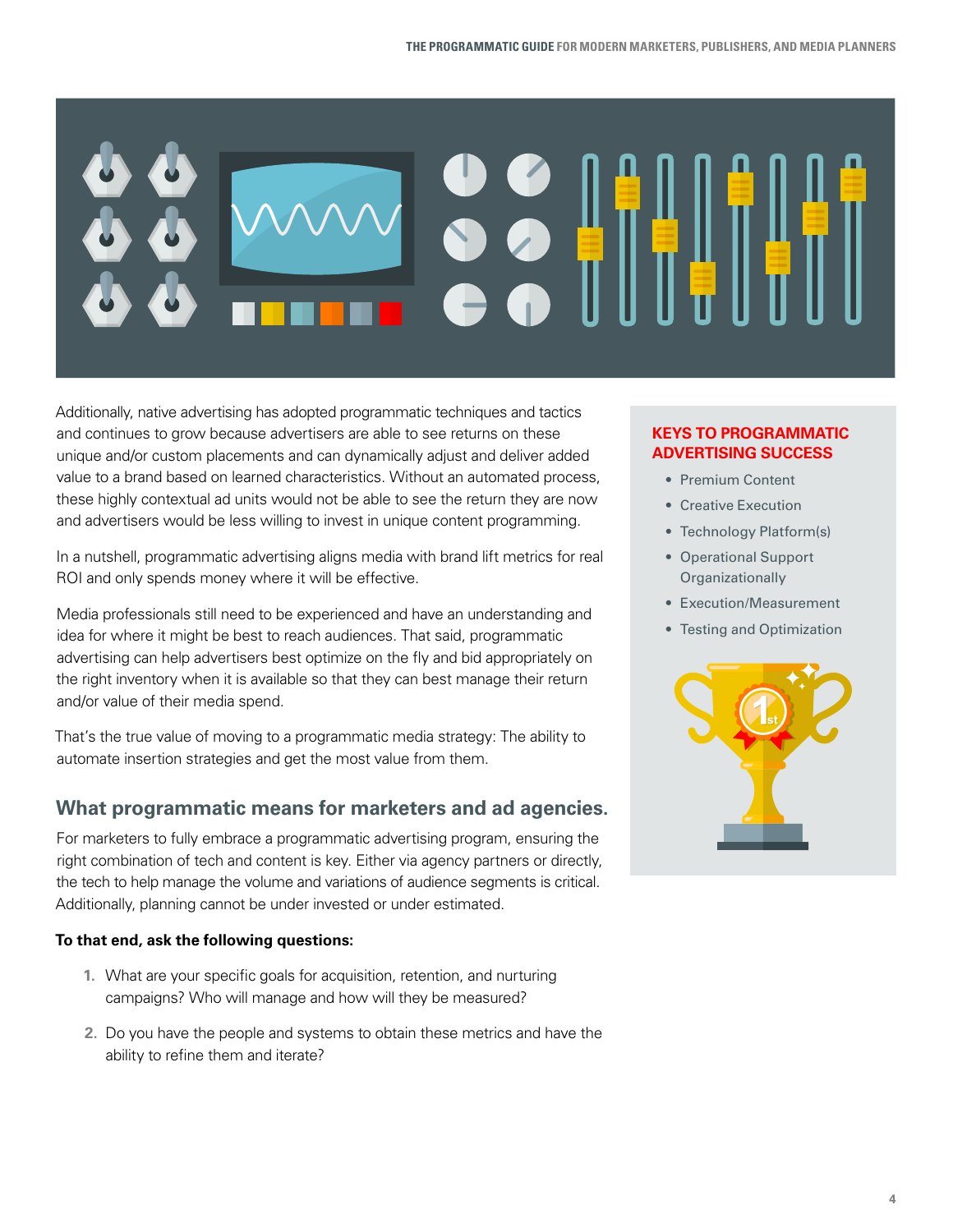- **3.** Where will data informing the campaign come from?
	- 1st party (Which ones? Who manages? How will you ingest data?)
	- 2nd party (Who? How? What?)
	- 3rd party (Who and how will you test for accuracy and modeling?)
- **4.** What does repeatable success look like and how will you operationalize for continued program growth?
- **5.** Do you have the right team in place to manage and assess success? If not, who do you need and where do you get them?
- **6.** Do you need or have the right partners? Assess them based on their technical strength as well as background in media execution.

Advertising agencies must be technology-focused today—at least they should be. Agencies are key influencers and technology system integrators with the ability to recommend and evaluate platforms on behalf of the brands they represent and/or on behalf of their own business to garner even more strategic insights pre-buy.

Agencies are required to add value and ensure brand success by not only conceptualizing key campaign creative, but also by monitoring and tweaking performance to meet business objectives—or hopefully exceed them.

#### **Agencies specifically need to address:**

- **1.** What is their capability in house (tech and services) for management of enterprise advertising? How about experience with programmatic buying and optimization?
- **2.** How do they manage performance and who do they do it for?
- **3.** How do they best work with clients and what are their expectations for a winning campaign?
- **4.** Do they have the right tech stack to make it happen?

Tech stacks are key as are the right resources in the agency to do the work. Historically, agencies were creative. With the rise of programmatic spend, they've become technologists. This provides a unique opportunity for companies to build the best advertising technology—such as a data management platform (DMP)—capabilities to be successful with full integration into the ecosystem for better media execution partnerships.

#### **INTUITION + INSIGHTS**

Programmatic advertising will not replace good instincts and insights that only experienced media planners at brands or agencies possess, but it can make ROI richer and faster.





#### **DMP Q&A**

**Question:** "How does data management factor into advertising?"

**Answer:** "Data management and DMPs help to organize the most complete, actionable, accurate audience segments for the best targeting available through all channels."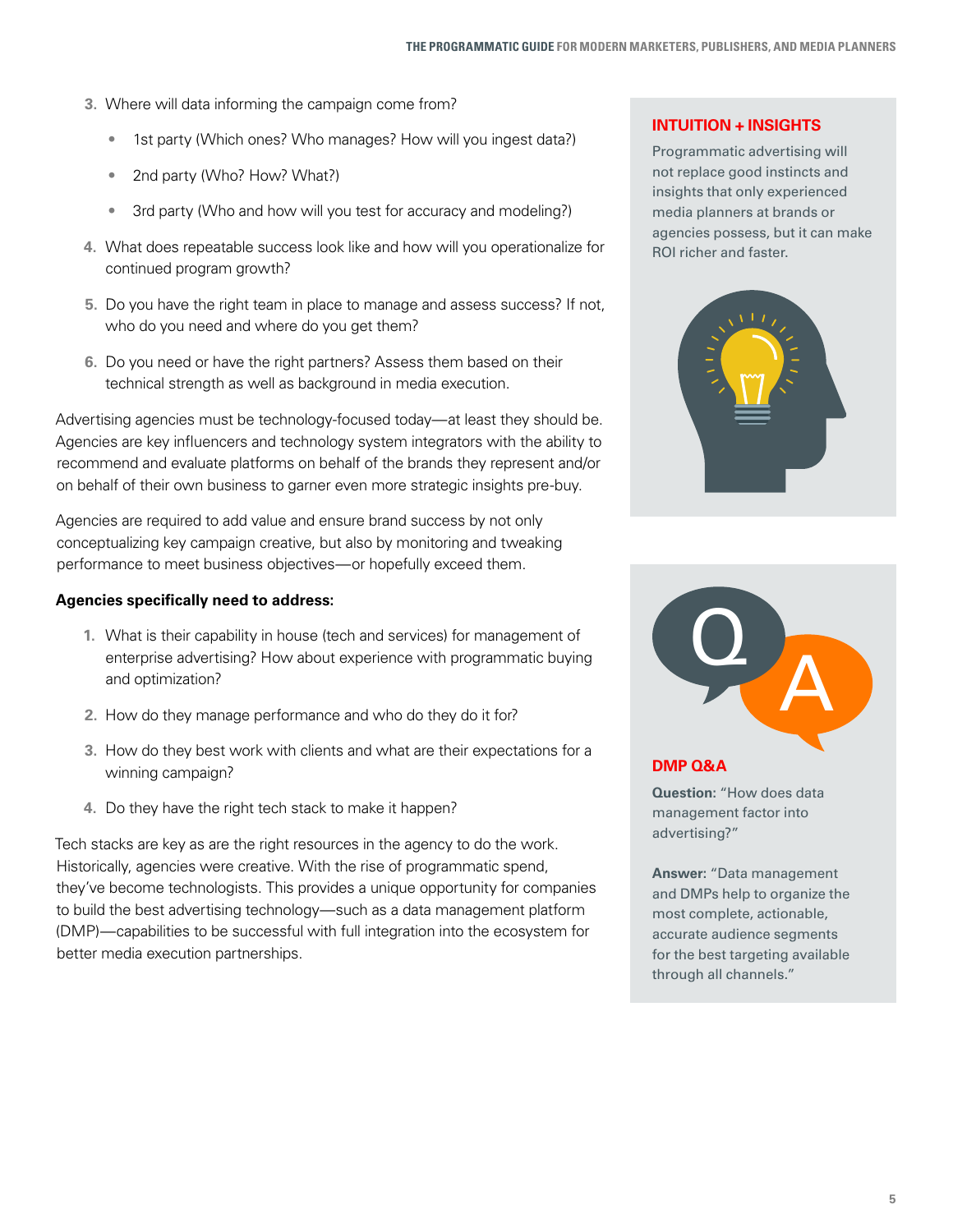

# Getting started with the right teams and processes.

Good organizational design and staffing is key for any organization, but as marketers have adopted (in rapid order) data driven processes, the requirements for marketers and the talent in marketing organizations has dramatically shifted.

As programmatic advertising affords a unique advantage for advertisers, it doesn't reduce the need for experienced resources either internal to a brand, or via agency partner. Planning is still critical for success as it is important to have a clear view on what success looks like, what the right inventory strategy should be, and what the creative and/or campaign execution should look like.

Creative teams in essence need to be bolstered with analytics and business intelligence/measurement experts now to ensure the business objectives of campaigns can be realized. The addition of data scientists to marketing organizations is the key difference in organizational design and structure as items like programmatic advertising have grown in popularity.

## **So, what does success look like?**

Ultimately marketers and advertisers (using programmatic tactics or not) are obligated to serve the customer experience. Not only do their customers demand it, it's better business. As marketers, we champion the customer experience and are in many ways responsible for this within organizations. Advertisers are held accountable to the same goals, also having the need to prove campaign success and value to the business bottom line.

To that end, success is contingent upon the ability to manage a great customer experience—where they are on their terms and on their devices—in an automated fashion which helps a business be more ROI positive. Efficiency delivering great experience is the goal. Profitability is even better.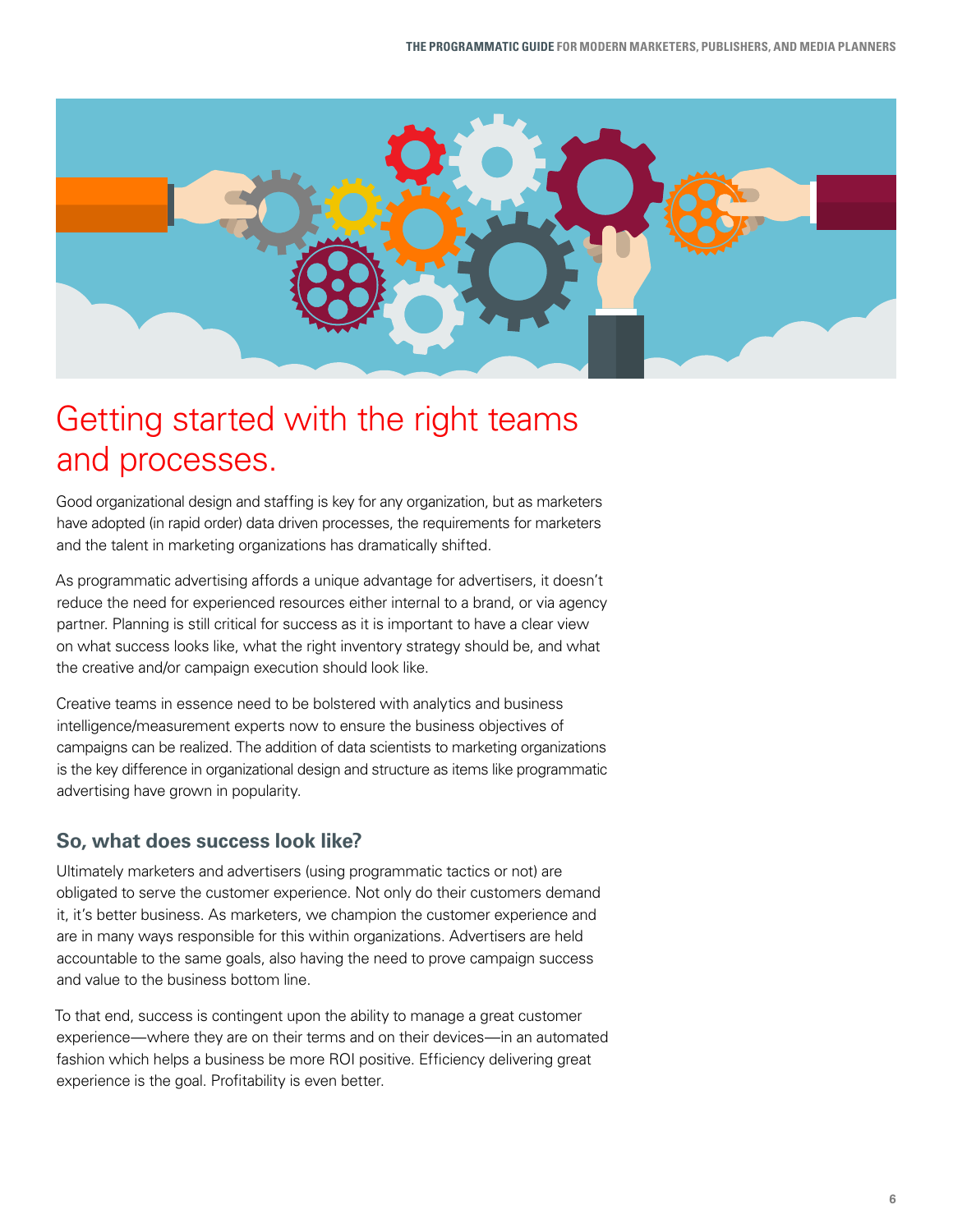| the control of the control of the control of<br>the control of the control of the control of<br>the control of the control of the                                                                                                                                                                                                                                                                                                                                                                                                                                                                                                                                                                                                                                              |  |
|--------------------------------------------------------------------------------------------------------------------------------------------------------------------------------------------------------------------------------------------------------------------------------------------------------------------------------------------------------------------------------------------------------------------------------------------------------------------------------------------------------------------------------------------------------------------------------------------------------------------------------------------------------------------------------------------------------------------------------------------------------------------------------|--|
| the control of the control of<br>the control of the control of the control of the<br>the control of the control of the control of the control of<br>the control of the control of the control of<br>the control of the control of the control of<br>the control of the control of the<br>the control of the control of the control of<br>the control of the control of the con-<br>the control of the control of the control of<br><b>Contract Contract</b><br>the control of the control of the<br>and the control of the control of the control of<br>the control of the control of the control of<br>the control of the control of the control of<br>the control of the control of the<br>the control of the control of the control of<br>the control of the control of the |  |
|                                                                                                                                                                                                                                                                                                                                                                                                                                                                                                                                                                                                                                                                                                                                                                                |  |

# Glossary of Terms

#### **1st Party Data**

Simply put: This is your data. It's the data that you have collected from the actions or behaviors of visitors to your website combined with data in your customer relationship management (CRM) systems, social media data, subscription data, or multi-channel data gleaned from mobile sites or apps.

#### **2nd Party Data**

This is essentially someone else's first-party data that you can use to help achieve your marketing goals. For example, you can form a mutually beneficial relationship with another company whereby you each share your respective first-party data.

#### **3rd Party Data**

This data is consolidated from websites and social media platforms other than your own. Third-party data helps marketers reach a wider audience, and when used in conjunction with a campaign, can help reach more diverse and targeted audience groups.

#### **Above the Fold**

Back in the day this term used to refer to what was on the top half of a folded newspaper—a printed newspaper. Today it refers to the sections of a website that can be seen by viewers without having to scroll. As such this space is a premium and will cost more.

#### **Ad Exchange**

Think of this as the programmatic grocery store where advertisers, marketers, and publishers go to buy and sell ad inventory. They will oftentimes buy and sell via an automated process such as Real Time Bidding (RTB).

#### **Ad Impressions**

This KPI reflects how many times a given ad is delivered by an ad server to a user's browser. Buyers rely on this metric to ascertain more information on a given website like how many visitors and how popular it is.

#### **Available Inventory**

Quite simply it is as the name implies. It is the amount of ad inventory a given publisher makes available to other publishers, advertisers, and marketers.

#### **Ad Server**

If the Ad Exchange is the grocery store, an Ad Server is the shelf for it is the place, or better still, the technology that stores the ads. An Ad Server also delivers and puts a given ad on a website for example in addition to generating reports on the ads themselves.

#### **Ad Size**

This refers to the height and width of a given display ad. Right now there are nearly 100 different ad sizes online, give or take a small, medium, or large.

#### **Audience Buying**

This is Marketing 101 as it is essentially segmentation. Audience buying allows a publisher or marketer or advertiser to hone in on precisely the right target based on demographics or other factors.

#### **Automated Guaranteed**

With aliases such as programmatic direct, programmatic premium, or programmatic guaranteed, Automated Guaranteed is all about reserved advertising inventory and the sale of it between a seller and a buyer with the automated part referring to the fact that instead of a manual process it is done via automation.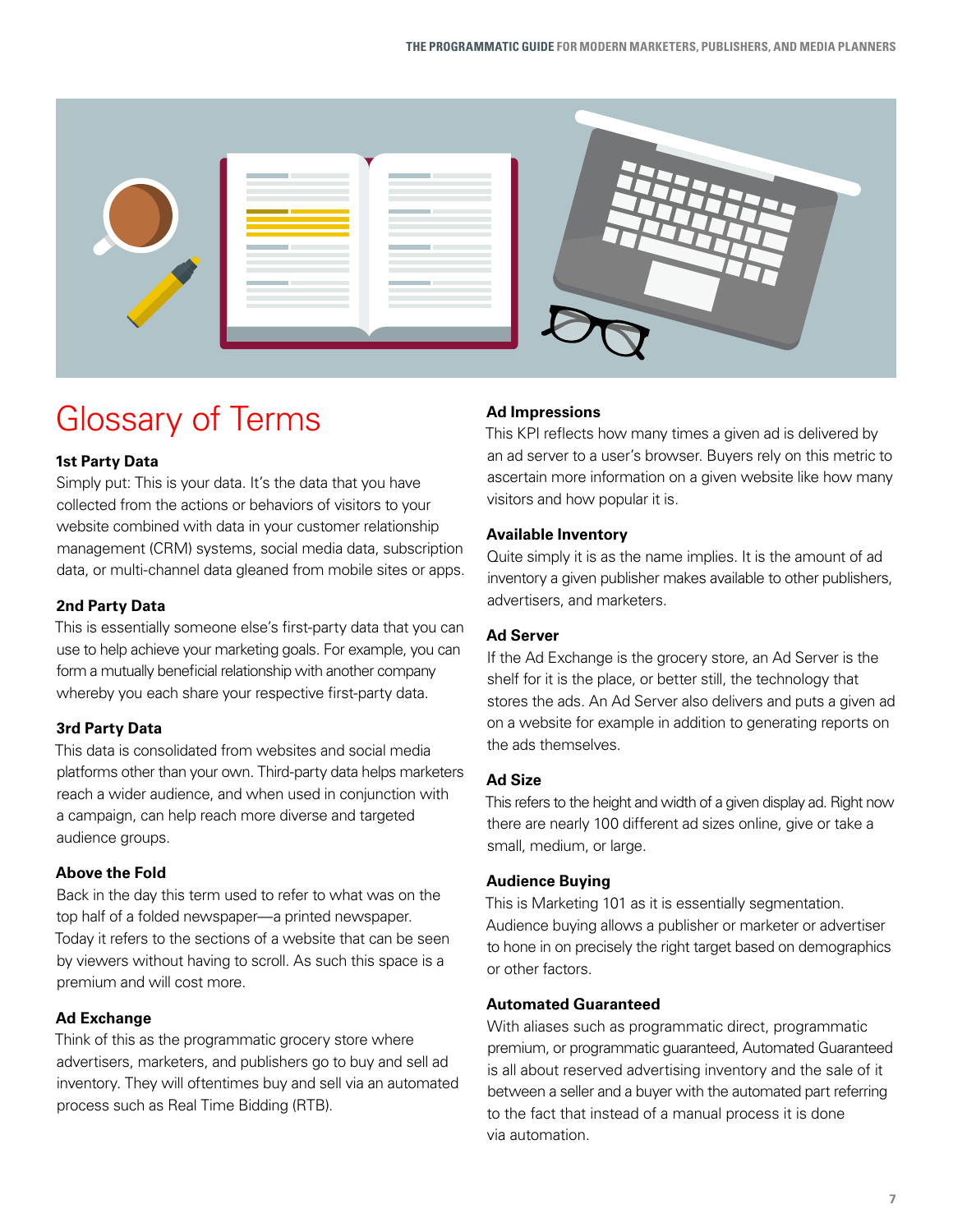#### **Daisy Chain**

According to digitalmarketing-glossary.com: "A daisy chain is a chaining of ad-networks used to optimize ad revenues. In daisy chaining, a floor CPM or flat fixed CPM is assigned for each ad network. The ad network with the higher agreed CPM is number one in the daisy chain flow. Daisy chains are used for remnant inventory or small website inventory."

#### **Deal ID**

Matching buyers and sellers, a Deal ID or Deal Identifier is created using a string of characters. It is used in a private marketplace setting only with rules that are mutually agreed upon up front.

#### **Cost Per Thousand (CPM)**

Much like Audience Buying, CPM is right out of the Marketing 101 dictionary, only in this case it refers to the cost per 1,000 impressions or views of a given ad.

#### **Data Management Platform (DMP)**

A DMP is a centralized platform that ingests, organizes, and segments an advertiser's first-party and third-party mobile and desktop audience data assets in one place for audience creation, analytics, and execution.

#### **Demand Side Platform (DSP)**

A DSP provides for the automatic buying of ads—video, search, display, or mobile. It is software that helps you find the right audience, how many impressions to buy, and connect with the right publishers—all in real time.

#### **Minimum Buy**

Just as the name implies, this refers to the process where publishers and/or their partners require an advertiser to spend at least a certain amount to by ad space on their website or other location.

#### **Premium Inventory**

This is prime real estate, the space on a given website that the publisher has denoted as being the most optimal for ad placement and as such will charge a higher cost. One example of this could be the Above the Fold space mentioned previously.

#### **Private Marketplace**

Also known as Private Exchange, Private Auction, or Closed Auction, this is an invitation-only exclusive RTB auction whereby a given publisher offers its inventory of online ads for purchase to a very specific group of advertisers.

#### **Real Time Bidding (RTB)**

RTB or Real Time Bidding is a type of programmatic ad buying whereby ads are put up for auction one impression at a time, which can provide very specific targeting and metrics. A downside to RTB is that very often the buyer is buying the ad space blindly with no knowledge of where the ads will be run and by whom.